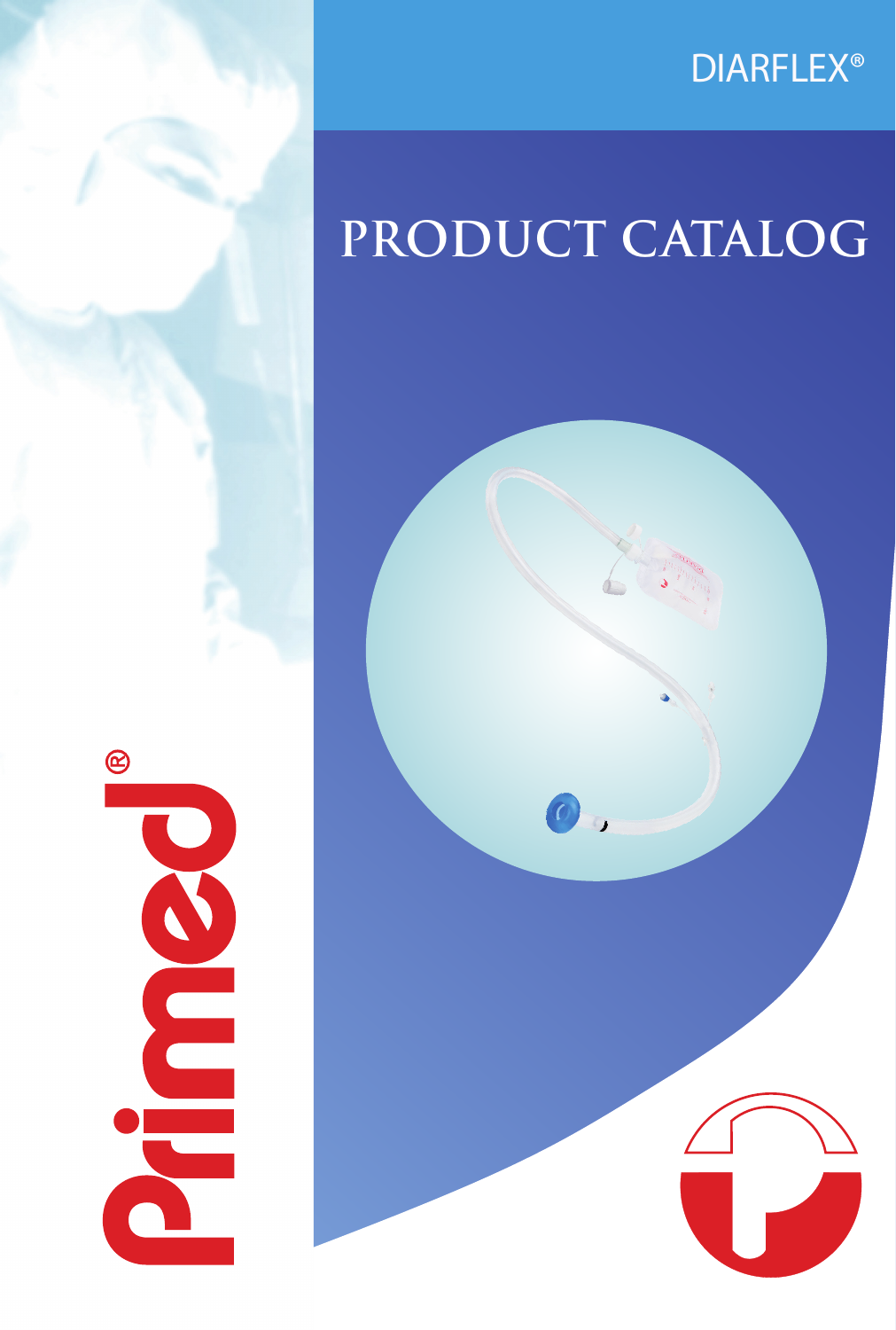**Primed**<sup>®</sup> Medizintechnik GmbH is a highly experienced **manufacturer of medical devices.**

**For many years, we have been supplying our customers with high quality products "MADE IN GERMANY".**

**Primed**<sup>*b*</sup> both develops and manufactures all its products in-house employing a development process certified in accordance with **DIN EN 13485.**

**From the initial product idea to material tests and tool construction right up to the product launch, we produce innovative medical devices from a single source. Our production spans the entire manufacturing process (injection moulding/ extrusion/ assembly) up to sterilisation.**

These conditions enable us to react extremely flexible to **market requirements and to ensure the continuous development of our products.**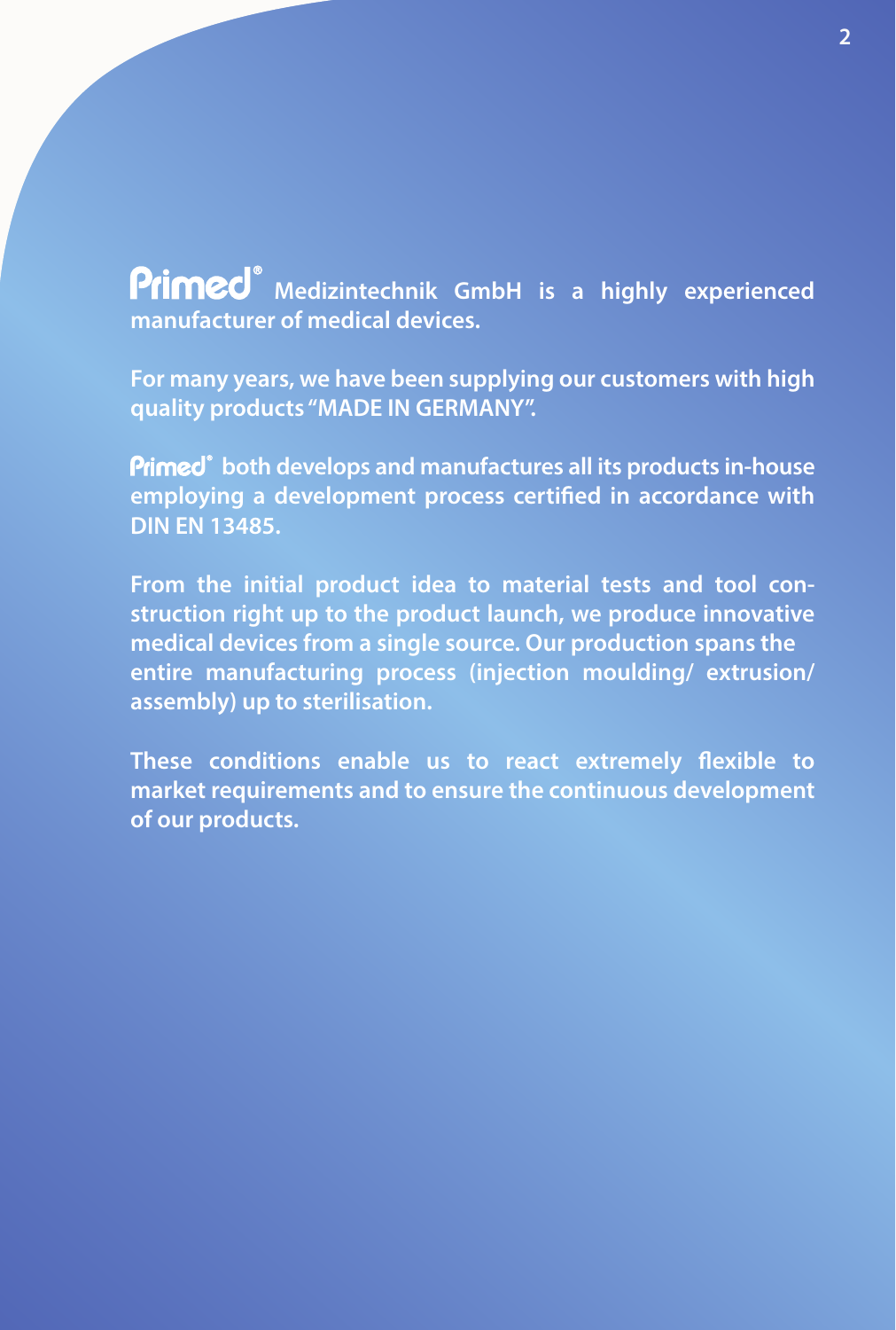## **TABLE OF CONTENTS**

- DIARFLEX® Stool Management Systems............ 4
	- DIARFLEX® . .... … . ............ . . 4
	- DIARFLEX® Advanced ............. 6
- DIARFLEX<sup>®</sup> Faecal collector................................9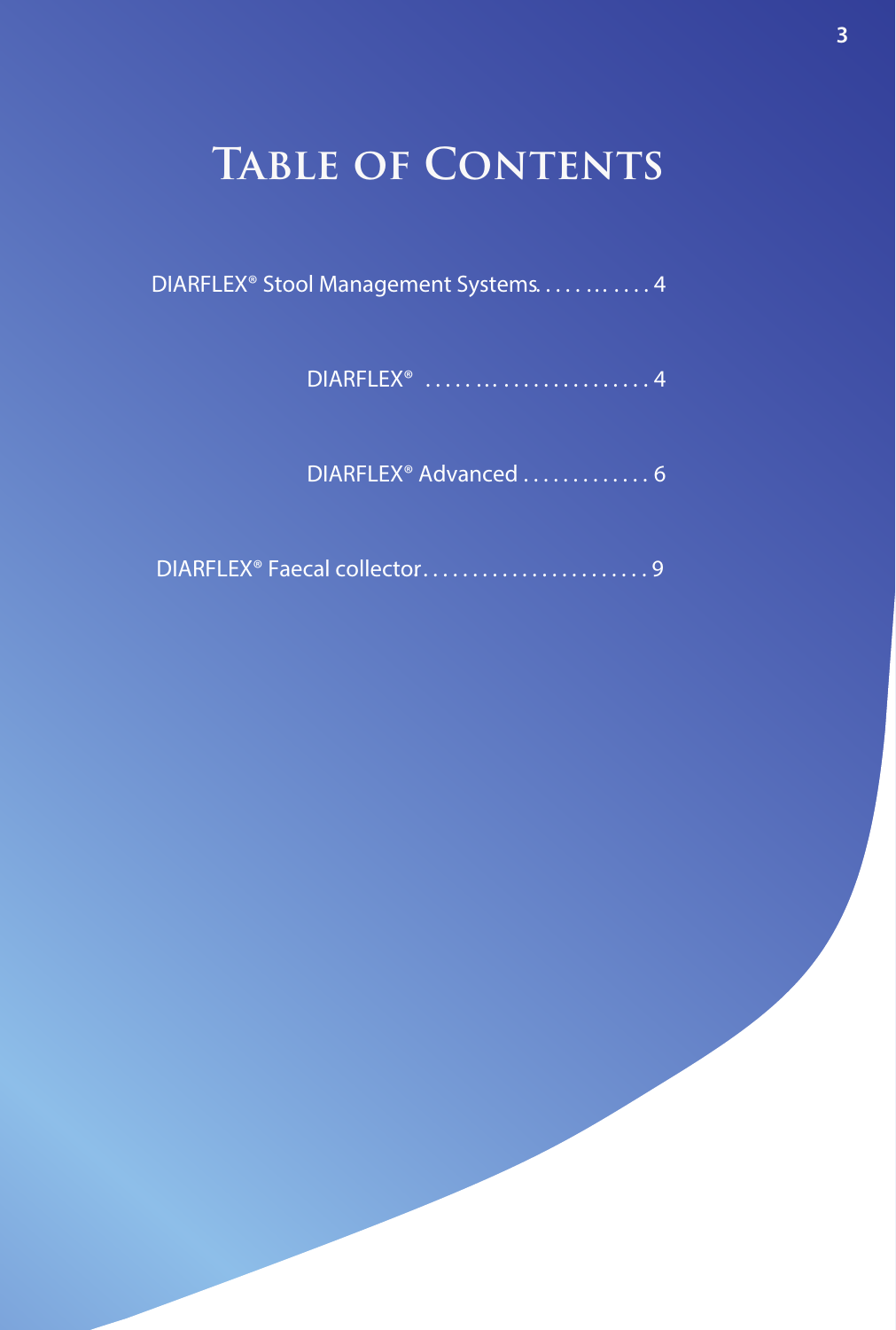## **Practical & Efficient**

- - **Hygienic discharging and collection of liquid, semi-liquid and infectious stools**
- **Reduces contact with infectious microorganisms both for the nursing staff administering treatment and the patient**
- **Reduces dermatological complications, because infectious stool can cause severe skin damage and even lead to decubitus**
- **Offers the possibility to flush the device if needed**
- **Reduces the development of unpleasant odours**
- **Guarantees dignified care of the patient by eliminating the need for diapers Enhances the efficiency of care provision (savings on cleaning costs and**
- **working time)**
- **Free from LATEX**
- **Free from DEHP**





- Assist in holding catheter securely in place in the rectal vault
- The soft, biocompatible material prevents irritation of the sphincter muscle

In the blocked state, guarantees secure positioning of the catheter in the rectal opening Reduces the risk of leaks and liquid escaping

Ī

Permits easy insertion of the catheter in the unblocked state (therefore generously apply lubricant)



Ī





### **Catheter hose**

Made of soft, biocompatible **Silicone** 



- For securely attaching a collection bag



### **Low Pressure Balloon**

## **DIARFLEX®**

## The economic Stool Management System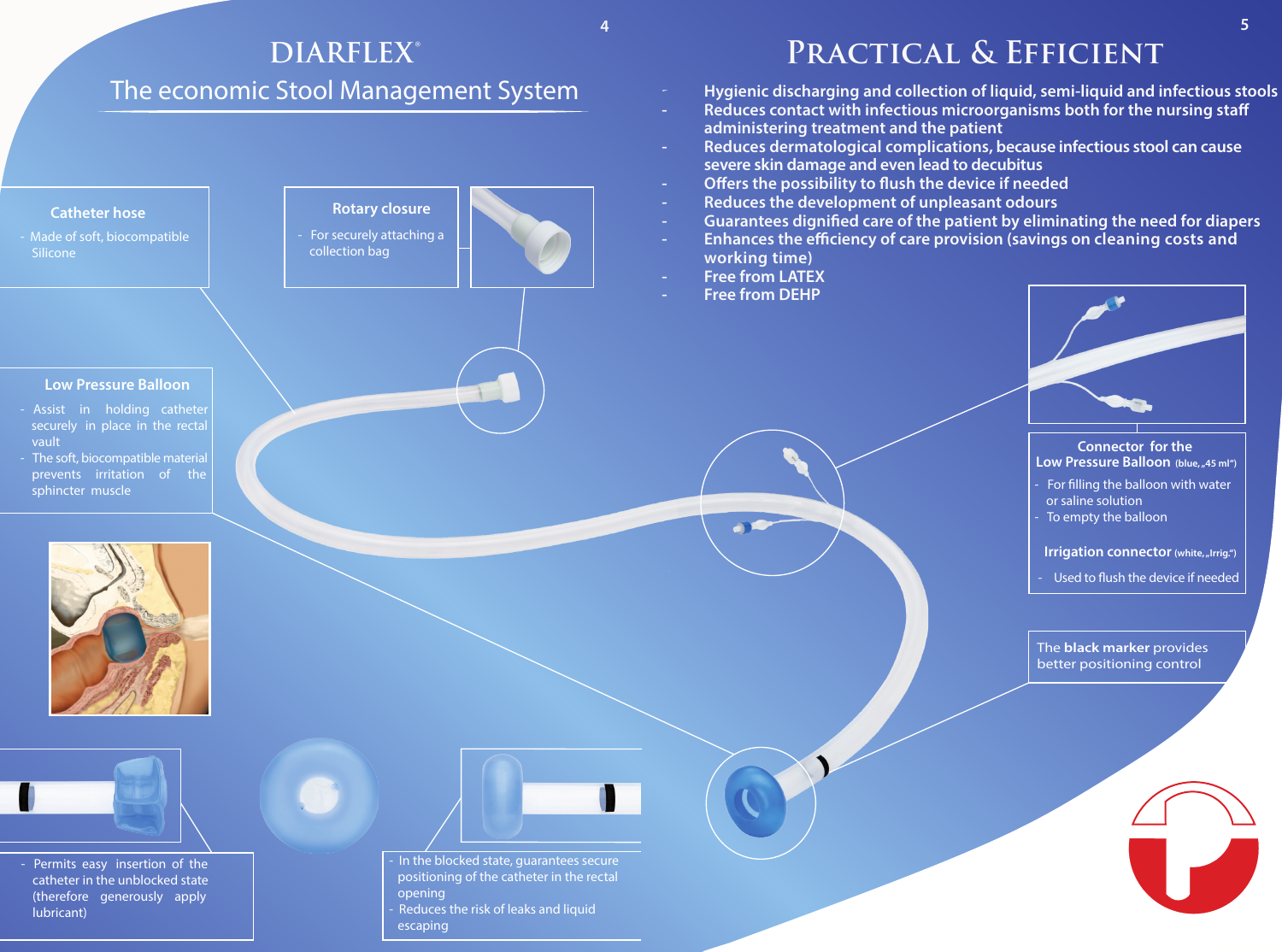soft, biocompatible silicone balloon without recess between catheter hose and balloon

### **Irrigation connector**  (white, "Irrig.")

- Used to flush the device if needed and for administration of medication

Hose plug for temporary seal of catheter hose during re placement of collection bag

### **Catheter hose**

with odour-proof coating

## **Rotary closure with hose plug**

As refinement of our DIARFLEX® Stool Management System we  **developed DIARFLEX® ADVANCED.**

### **Low Pressure Balloon**

## **Sampling port**

l

- For taking stool samples - For irrigating the catheter



## **DIARFLEX® ADVANCED**

## The innovative Stool Management System

- **Offers the possibility to flush the device if needed and to take samples via the sampling port**
- **It is possible to rectally administer medication via the irrigation connector. For this purpose, the catheter clamp (included in delivery) enables closing the catheter system for a period of time determined by the physician**
- **Special odour-proof coating**
- Includes hose plug for temporary seal of catheter hose during  **replacement of collection bag**

### **BENEFITS:**

### **Catheter clamp**

- For closing the catheter system during rectal administration of medication
- inlcuded in the scope of delivery of DIARFLEX ADVANCED®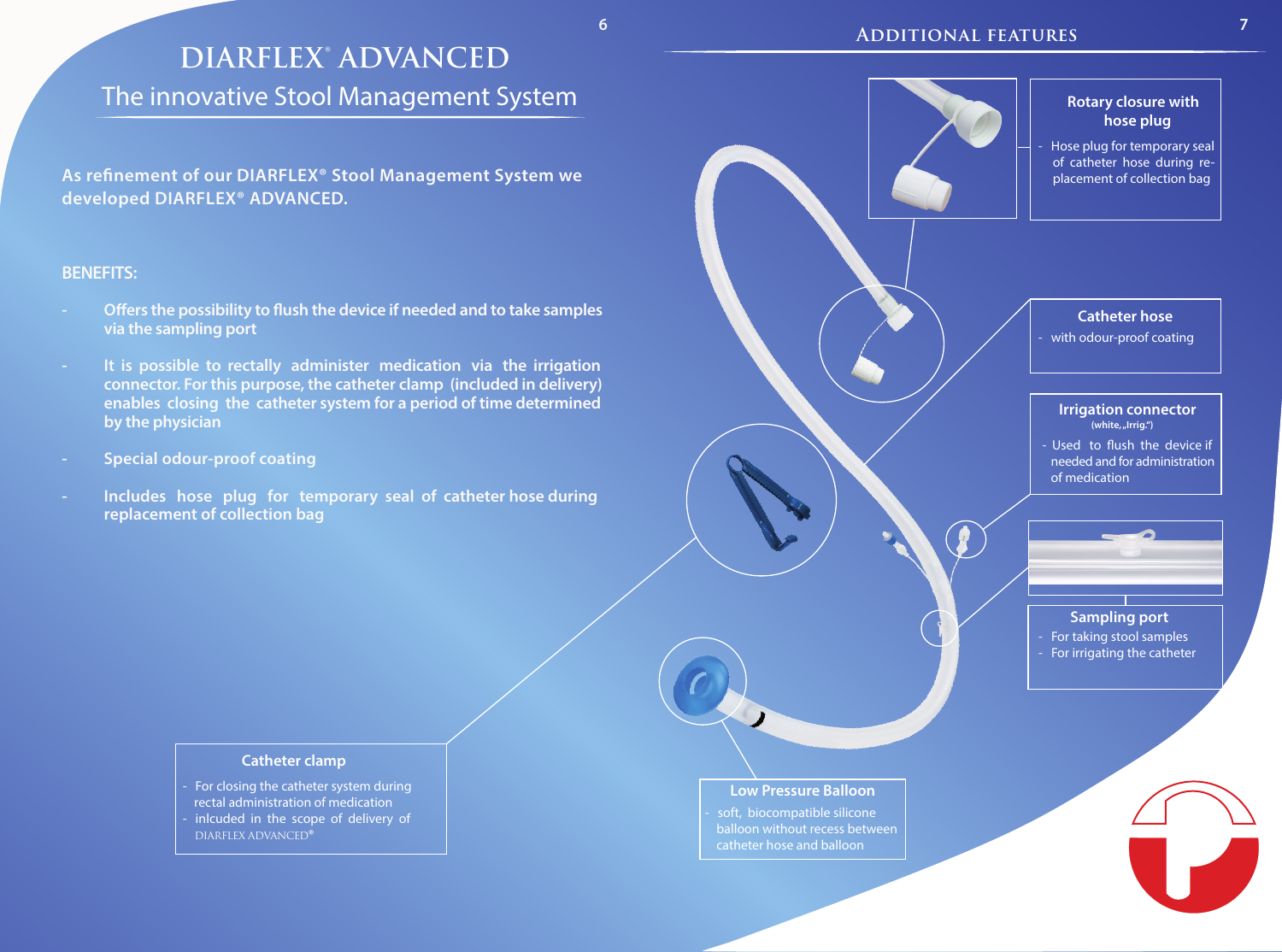## **BENEFITS:**

- **Simple handling** for enhanced care efficiency
- **Inhibits unpleasant odours** thanks to the integrated active charcoal filter
- **Minimises contact with the stool**
- **Reduces dermatological complications** (including decubitus)
- **High wearing comfort** thanks to hydrocolloid plaster that is gentle to the skin and absorbs moisture
- The especially thin form of the hydrocolloid plaster ensures **high flexibility** and  **outstanding adhesive quality**

## **DIARFLEX® Faecal collector** The simple and effective draining system

| <b>Article</b><br>number | <b>Description</b>                                        | Packaging<br>unit |
|--------------------------|-----------------------------------------------------------|-------------------|
| 20123                    | DIARFLEX <sup>®</sup> Stool Management System             | 1 set             |
| 20762                    | DIARFLEX <sup>®</sup> Advanced Stool Management System    | 1 set             |
| 20865                    | DIARFLEX <sup>®</sup> Replacement Bags with active carbon |                   |
|                          | filter                                                    | 2 pieces          |
| 20128                    | <b>DIARFLEX<sup>®</sup> Replacement Bags</b>              | 3 pieces          |

**8**



**For the hygienic channelling of liquid and semi-liquid stool and its secure collection for use with bedridden, immobilised or incontinent patients.**



COMFORTABLE: pouch has a resealable port with a cap

GENTLE TO THE SKIN: thanks to a hydrocolloid laster



INHIBITS ODOURS: using an active charcoal filter





## **Collection bag** for Diarflex<sup>®</sup> and Diarflex<sup>®</sup> Advanced To safely collect and dispose poten tially infectious stools With superabsorbent polymer for the absorption of liquids Easy to connect to the hose end by means of a rotary closure With a firmly attached closure cap - Capacity up to 1500 ml - Available with an additional active carbon filter (included only in Diarflex<sup>®</sup> Advanced Stool Management Systems) Replacement Collection Bags can be ordered separately

## **Additionally Included in the scope of delivery of both STOOL MANAGEMENT SYSTEMS:**

- Two retaining facilities with velcro fastener for easy fixing of the system to the patient's bed
- Two replacement bags
- One syringe with Luer Lock connection for filling/ emptying the ballon and for flushing the system
- Warning labels for Fill lumen and Rinse lumen
- Instructions for use

**9**